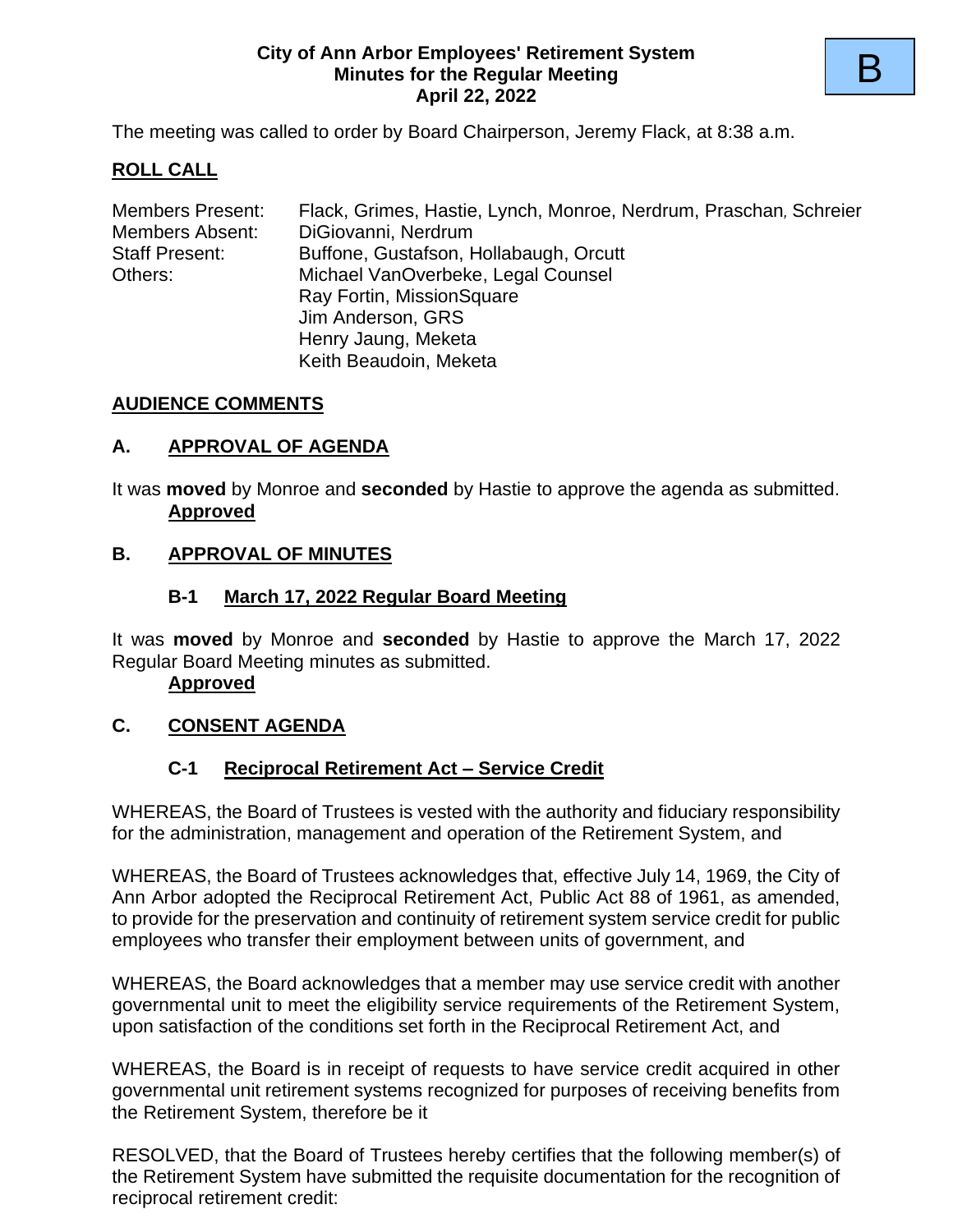| <b>Name</b>           | <b>Classification</b>  | <b>Plan</b> | Reciprocal<br><b>Service Credit</b> | <b>Prior Reciprocal</b><br><b>Retirement Unit</b> |
|-----------------------|------------------------|-------------|-------------------------------------|---------------------------------------------------|
| <b>Andrew Janette</b> | <b>Safety Services</b> | Traditional | 13 Years, 9.5 Months                | City of Detroit                                   |

RESOLVED, that the Board of Trustees notes that pursuant to the Reciprocal Retirement Act, said reciprocal retirement credit may only be used for purposes of meeting the retirement eligibility requirements of the Retirement System and that retirement benefits will be based upon actual service rendered to the City and shall be made payable consistent with the City Charter, applicable collective bargaining agreements, Retirement System policies/procedures, and applicable laws (specifically, MCL Public Act 88 of 1961, as amended), and further

RESOLVED, that a copy of this resolution shall be provided to the appropriate City and Union representatives and interested parties.

It was **moved** by Monroe and **seconded** by Hastie to approve the consent agenda as presented.

## **Approved**

# **D. ACTION ITEMS - None**

# **E. DISCUSSION ITEMS**

# **E-1 June Board Meeting Availability**

Ms. Orcutt informed the Board that RFP interviews are scheduled to take place at the June Board meeting however some Trustees will not be available. The Board discussed rescheduling the Board meeting. The Board will check schedules and get back with Staff to set a date.

# **F. REPORTS**

# **F-1 Executive Report** *– April 22, 2022*

# **DRA CAPITAL CALLS AND DISTRIBUTIONS**

DRA requested a capital call of our commitment to the Growth and Income Fund X in the amount of **\$347,368** for the Retirement Plan and **\$231,579** for the VEBA on 3/29/22 for the purpose of funding current commitments.

DRA issued a distribution from the Growth and Income Fund VIII on 3/23/22 in the amount of **\$63,730** for the Retirement System and **\$18,744** for the VEBA consisting of a gain on sale and return of capital(unrecallable).

DRA issued a distribution from the Growth and Income Fund IX on 4/7/22 in the amount of **\$227,094** for the Retirement System and **\$66,793** for the VEBA consisting of dividends, refinancing proceeds and return of capital(unrecallable).

# **CARLYLE CAPITAL CALLS**

amount of \$ 189,571 for the Retirement<sub>2</sub>System and \$ 47,394 for the VEBA on Carlyle requested a capital call of our commitment to the Carlyle Realty Fund VIII in the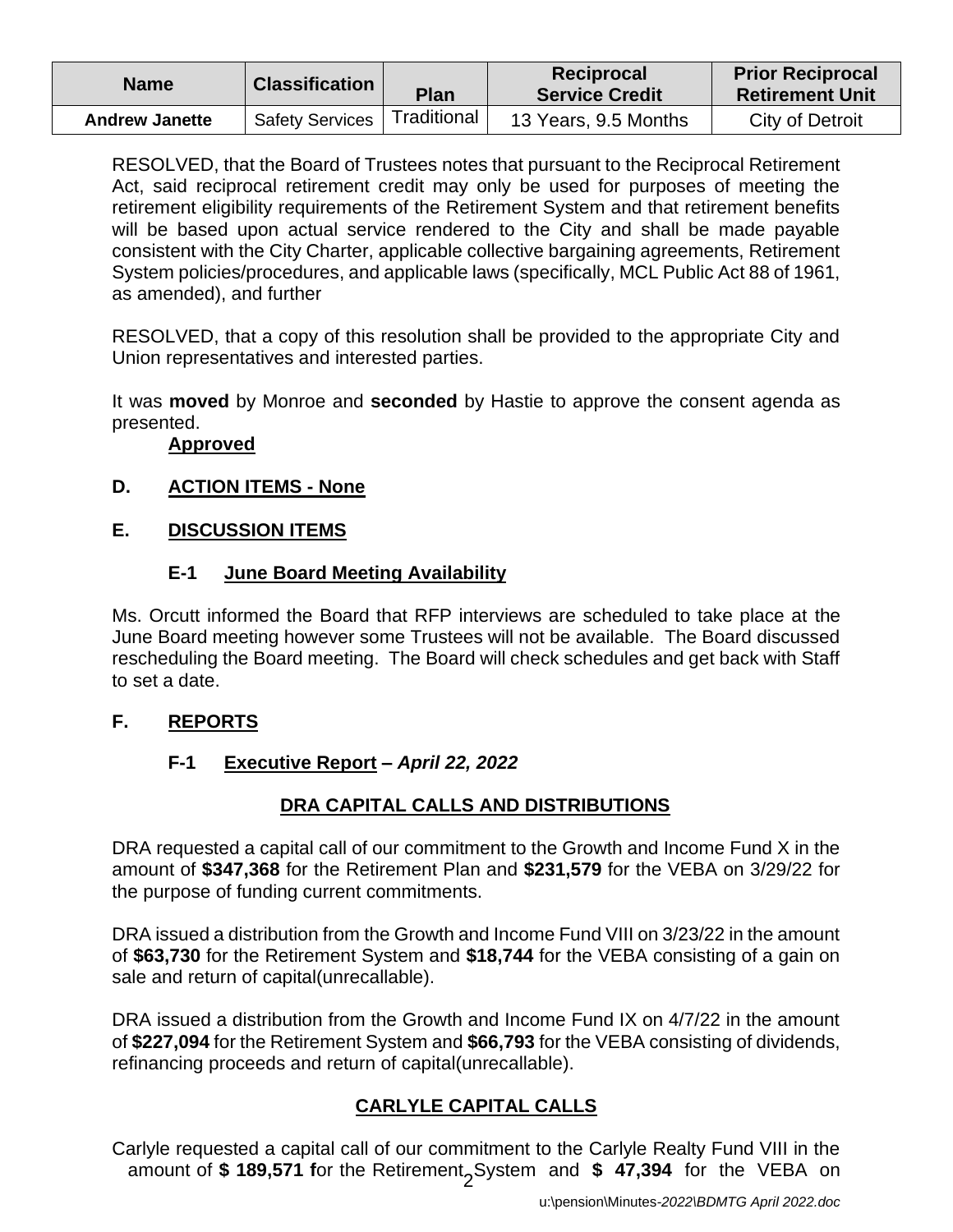4/13/22 for the purpose of investment funding, fees and expenses netted against a distribution.

## **AEW CAPITAL CALLS**

AEW requested a capital call of our commitment to the AEW Core Property L.P. in the amount of **\$ 14,000,000** for the Retirement System and **\$ 6,000,000** for the VEBA on 4/18/22.

## **CONSTITUTION CAPITAL DISTRIBUTION**

Ironsides Partnership Fund III issued a distribution in the amount of **\$ 369,269** for the Retirement System on 3/31/22 comprised of gains on sales netted against a call for investments.

## **SUMMIT PARTNERS DISTRIBUTIONS**

Summit Partners Credit Fund III, L.P. issued a distribution in the amount of **\$1,233,574**  for the Retirement System and **\$342,710** for the VEBA on 3/31/22.

## **SVB DISTRIBUTION**

SVB Fund VIII issue a distribution in the amount of **\$312,000** for the System and **\$78,000** for the VEBA on 3/16/22 consisting of gains on sales and return of capital.

# **J.P. MORGAN CAPITAL CALLS**

J.P. Morgan requested a capital call of our commitment to the Infrastructure Investments Fund "IIF" in the amount of **\$15,000,000** for the ERS and **\$3,000,000** for the VEBA on 4/1/22 for the purpose of funding current commitments. These amounts were funded with a redemption of IR+M (TIPS). Total commitment amounts are \$29 million and \$ 3 million, respectively.

## **BLACKROCK CAPITAL CALLS**

BlackRock Global Renewable Power Infrastructure Fund III requested a capital call for investments and expenses in the amount of **\$ 414,363** for the Retirement Plan and **\$155,386** for the VEBA on 4/22/22. Total commitments to this fund are \$8,000,000 for the Retirement Plan and \$3,000,000 for the VEBA.

## **DC PLANS RECORDKEEPER SEARCH CONSULTANT/INVESTMENT ADVISORY SERVICES RFP UPDATE**

The initial RFP response summary grid was reviewed by APC at the April 12 meeting. Four firms were eliminated from further consideration for various reasons. APC and Staff will continue the review process and finalists for interviews will be selected in May.

## **PENSION ADMINISTRATION SOFTWARE CONVERSION**

Notice was sent via email and certified mail on 3/31/2022 to terminate the Software License and Services Agreement between Buck and the Board effective January 1, 2023.

Staff continues to meet weekly with Milliman. Please see the attached Implementation Timeline for an update on the conversion.

## **AUDITING SERVICES RFP ISSUED BY CITY**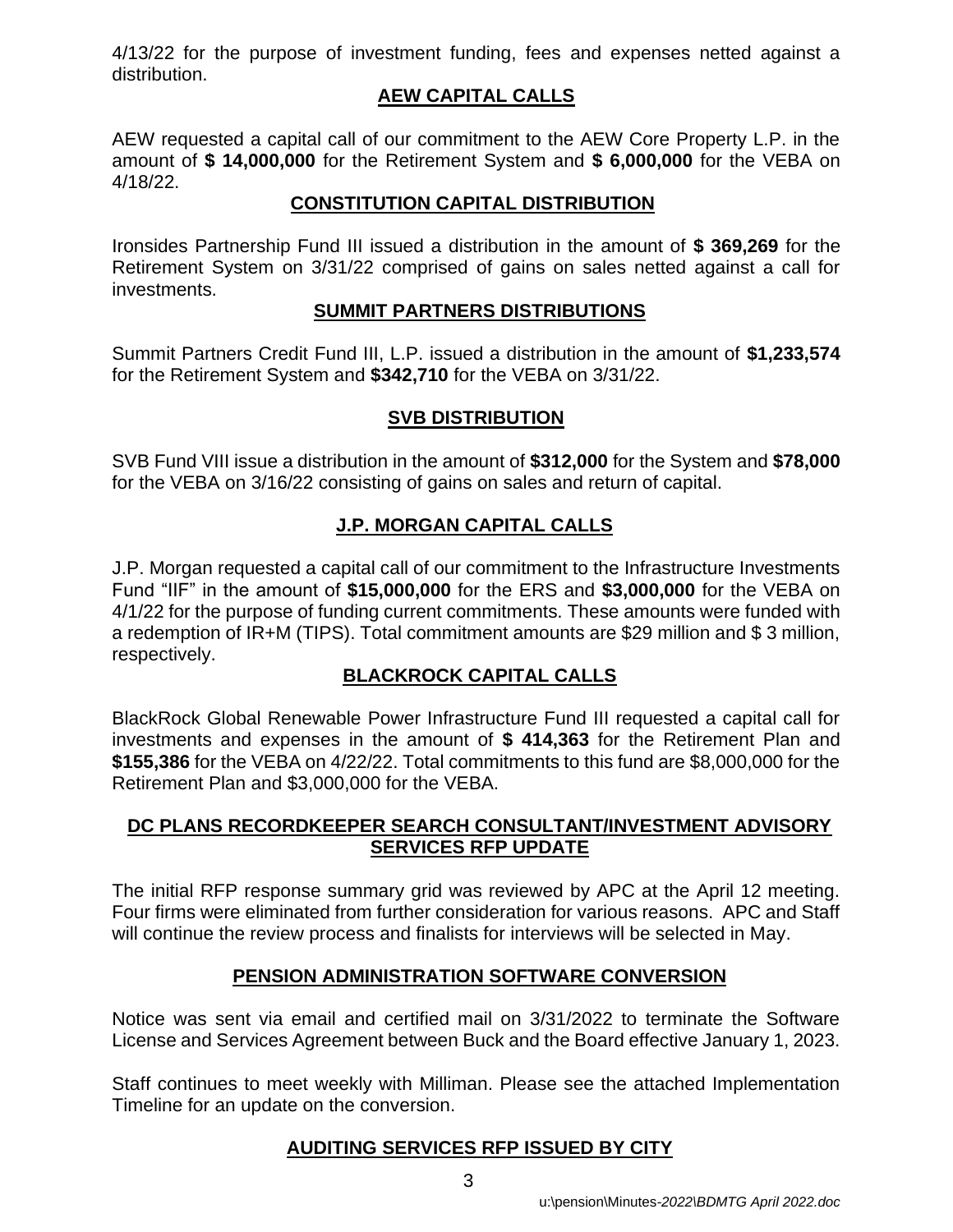The former auditors Yeo & Yeo elected not to accept the two-year extension offered by the City so an RFP was issued. Maria and ED will participate as reviewers for the Auditing Services RFP which will need to make it to Council for approval in time for FYE. Bids are expected on April 19 with interviews and a final decision by the middle of May.

# **STAFF OPERATIONS/UPDATE**

The Pension Analyst processed 19 estimates, 2 non-vested calculations, 3 deferred calculations, 3 payouts, 10 final calculations, 5 deceased calcs and 2 pre sessions.

Dan also conducted 2 microfiche audits for 2 AAPOA leave reviews.

## **F-2 Executive Report – MissionSquare (ICMA) Update**

## **457 Balance at 4/12/22 - \$ 113,344,000 – Statistics as of 3/31/22**





## **Current Items/Education:**

Dan Stewart will be onsite April 26-28 for individual appointments and 2 webinars. The topics are "Investing During Market Volatility" and also "How Your Retirement Plans Work Together". The latter is a presentation that was customized highlighting details on the 401 and 457 Plans.

# **401 Balance at 4/12/22 – \$ 3,767,000 - Statistics as of 3/31/22**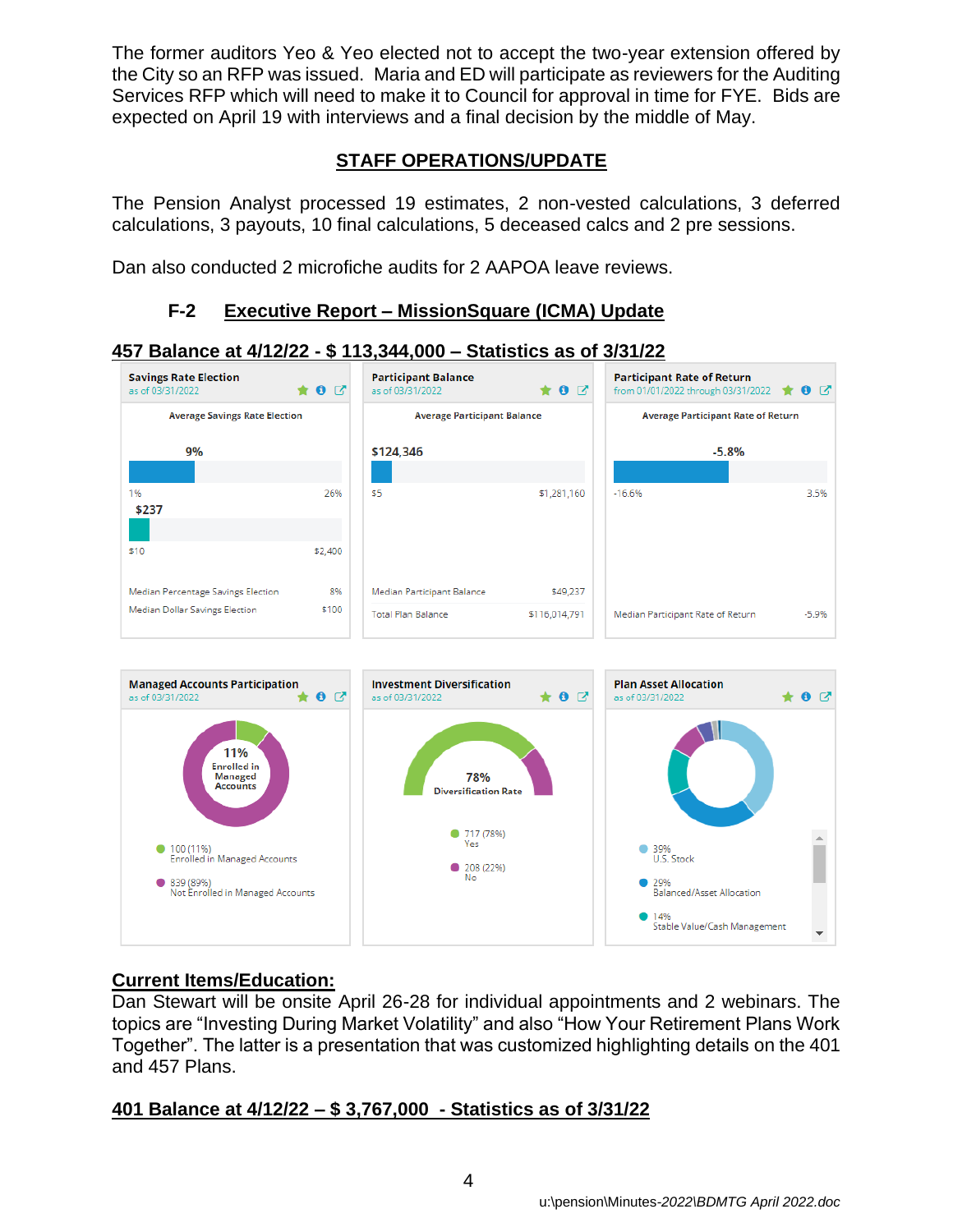

# **401 Forfeiture Balance @ 3/31/2022 = \$45,593**

## **F-3 City of Ann Arbor Employees' Retirement System Preliminary Report for the Month Ended March 31, 2022**

Maria Buffone, Accountant, submitted the Financial Report for the month ended March 31, 2022 to the Board of Trustees:

| 3/31/2022 Asset Value (Preliminary)                  | \$626,796,757  |
|------------------------------------------------------|----------------|
| 2/28/2022 Asset Value (Audited by Northern)          | \$621,819,834  |
| Calendar YTD Increase/Decrease in Assets             | (\$22,876,231) |
| (excludes non-investment receipts and disbursements) |                |
| <b>Percent Gain <loss></loss></b>                    | $-3.5%$        |
| April 21, 2022 Asset Value                           | \$613,885,315  |

# **F-4 Investment Policy Committee Minutes – None**

## **F-5 Administrative Policy Committee Minutes – April 12, 2022**

*Following are the Administrative Policy Committee minutes from the meeting convened at 3:05 p.m. on April 12, 2022:*

| <b>Committee Members Present:</b> | Lynch, Monroe, Praschan, Schreier |
|-----------------------------------|-----------------------------------|
| <b>Members Absent:</b>            | None                              |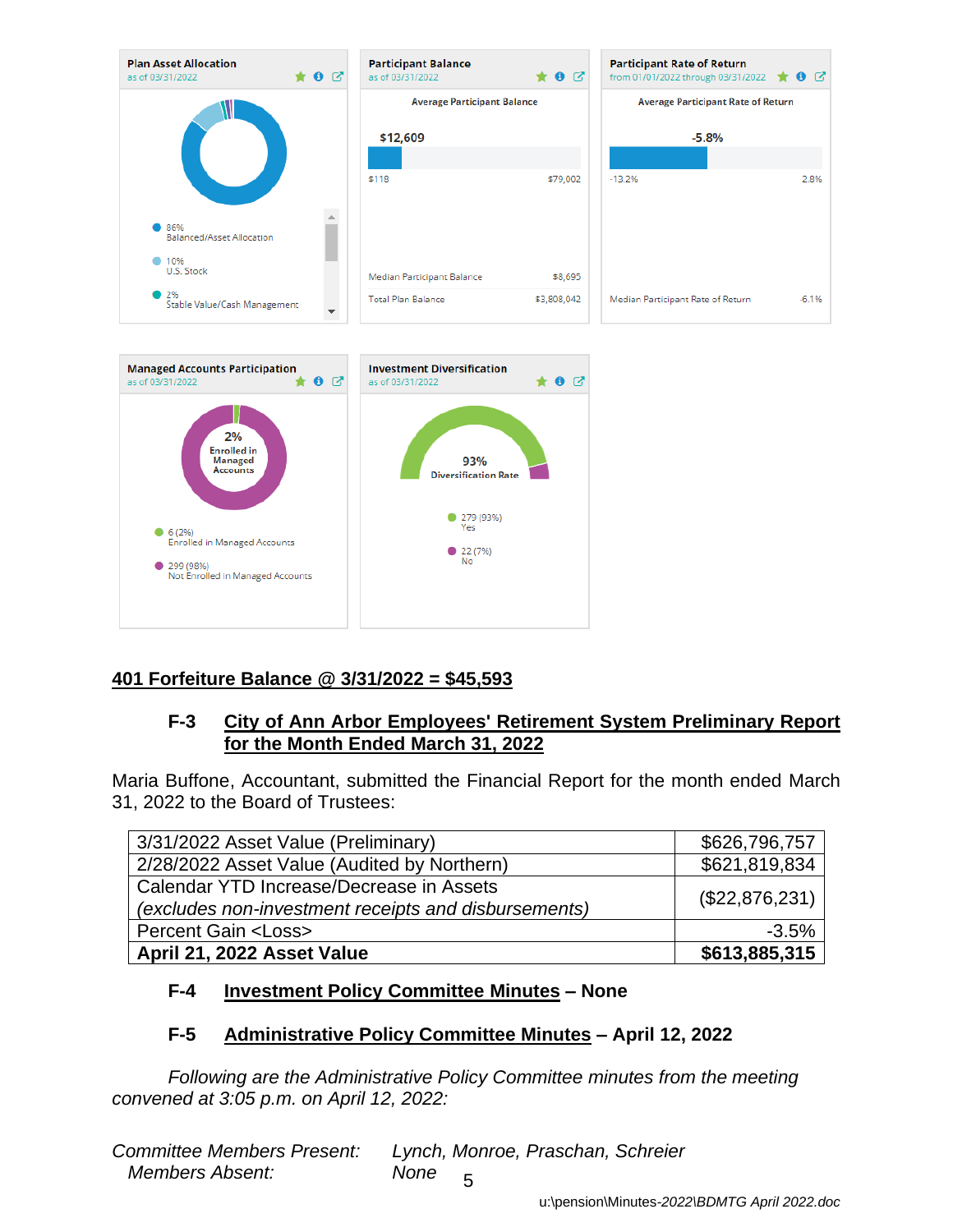*Other Trustees Present: Grimes(Via TX)*

*Staff Present: Buffone, Gustafson(Via TX), Hollabaugh, Orcutt(Via TX)*

*Others Present: None*

## *MISSIONSQUARE ITEMS*

*Draft Forfeiture Policy: The Committee reviewed the draft. The Committee had some questions regarding the administrative expenses and if they are assessed in the future what effect that may have on Dual Plan member benefits. Ms. Orcutt will follow up with legal to get clarification on some of the language.* 

*Admin Expenses Payment Source: The Committee discussed the potential sources for payment of DC plan expenses should the administrative allowance and forfeitures not be sufficient to cover all expenses. APC will also discuss further at the Board Retreat with legal and MissionSquare.*

## *RFP UPDATE*

*Review Preliminary Grid: Staff provided a summary grid for the RFP submissions. The Committee reviewed and discussed the firms, ultimately deciding to remove four firms from consideration. The Committee will review the remaining responses further and select which firms to interview at the next APC meeting.*

*Upcoming meeting schedules/interviews: The timing of finalist interviews will be discussed with the Board but will not occur prior to June.*

*Draft Reference Questions: Staff provided a draft of reference questions to be sent to the firms. APC reviewed and agreed to have the reference questions sent out to the remaining firms before the May APC meeting.*

## *DRAFT COMPUTER USE POLICY*

Legal provided a draft computer policy. APC reviewed and agreed that it was useful policy. The Committee will table the policy until a decision has been made whether a *computer is necessary.* 

*Mr. Monroe questioned reimbursement of monthly travel expenses such as mileage to attend meetings. Ms. Orcutt will follow up with legal.*

## *2022 W2 ERROR NOTIFICATION FROM HR*

*Mr. Orcutt informed the Committee of a recent W2 error notification from Human Resources that has now been resolved.*

## *ADJOURNMENT*

*It was moved by Schreier and seconded by Lynch to adjourn the meeting at 4:19 p.m. Meeting adjourned at 4:19 p.m.*

#### **F-6 Audit Committee Minutes** *–* **None**

- **F-7 Legal Report** *–* **None**
- **G. INFORMATION** *(Received & Filed)*